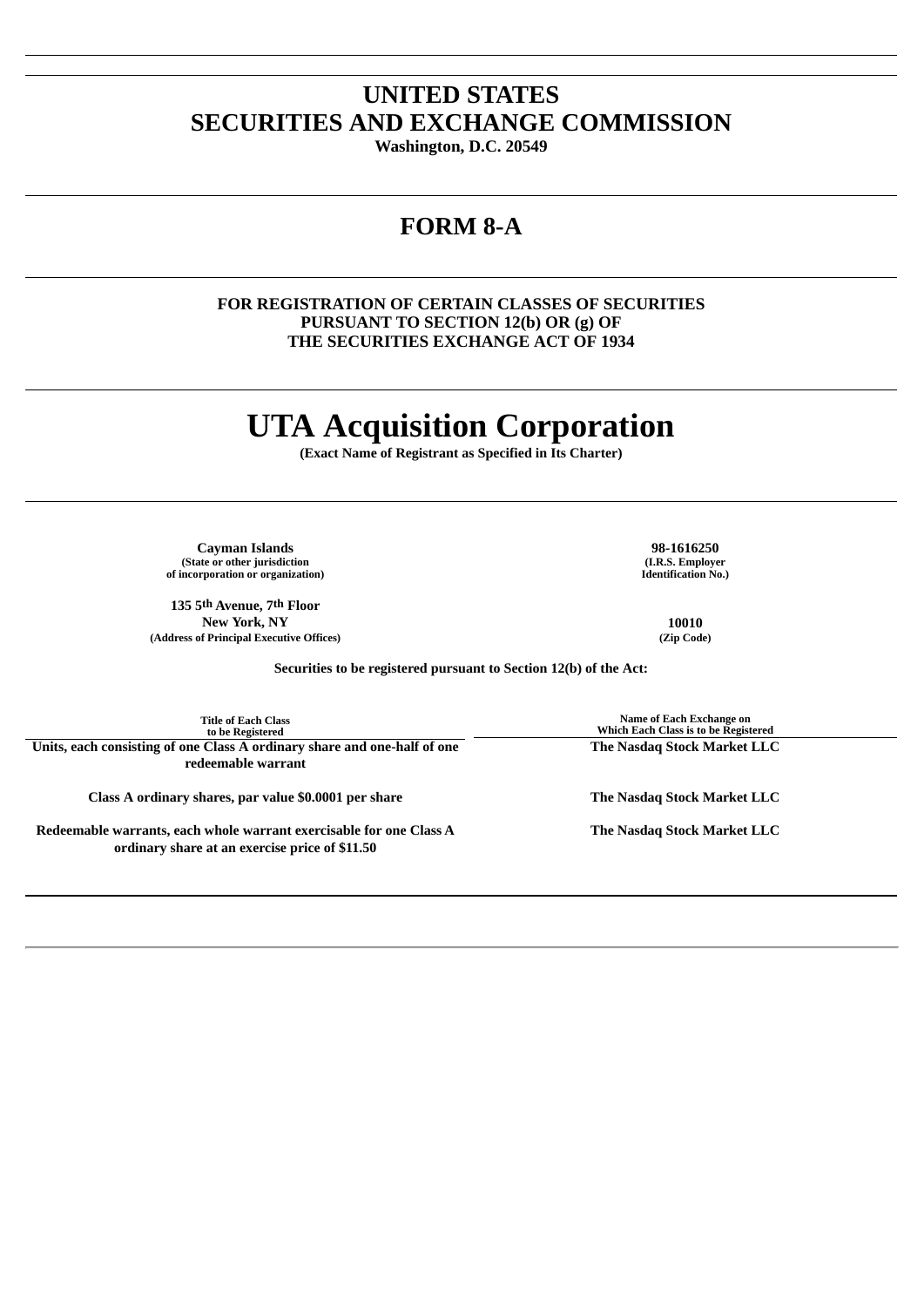If this form relates to the registration of a class of securities pursuant to Section 12(b) of the Exchange Act and is effective pursuant to General Instruction A.(c) or (e), check the following box.  $\boxtimes$ 

If this form relates to the registration of a class of securities pursuant to Section 12(g) of the Exchange Act and is effective pursuant to General Instruction A.(d) or (e), check the following box.  $\Box$ 

If this form relates to the registration of a class of securities concurrently with a Regulation A offering, check the following box.  $\Box$ 

#### Securities Act registration statement or Regulation A offering Statement file number to which this form relates: 333-260967

#### **Securities to be registered pursuant to Section 12(g) of the Act:**

**N/A (Title of Class)**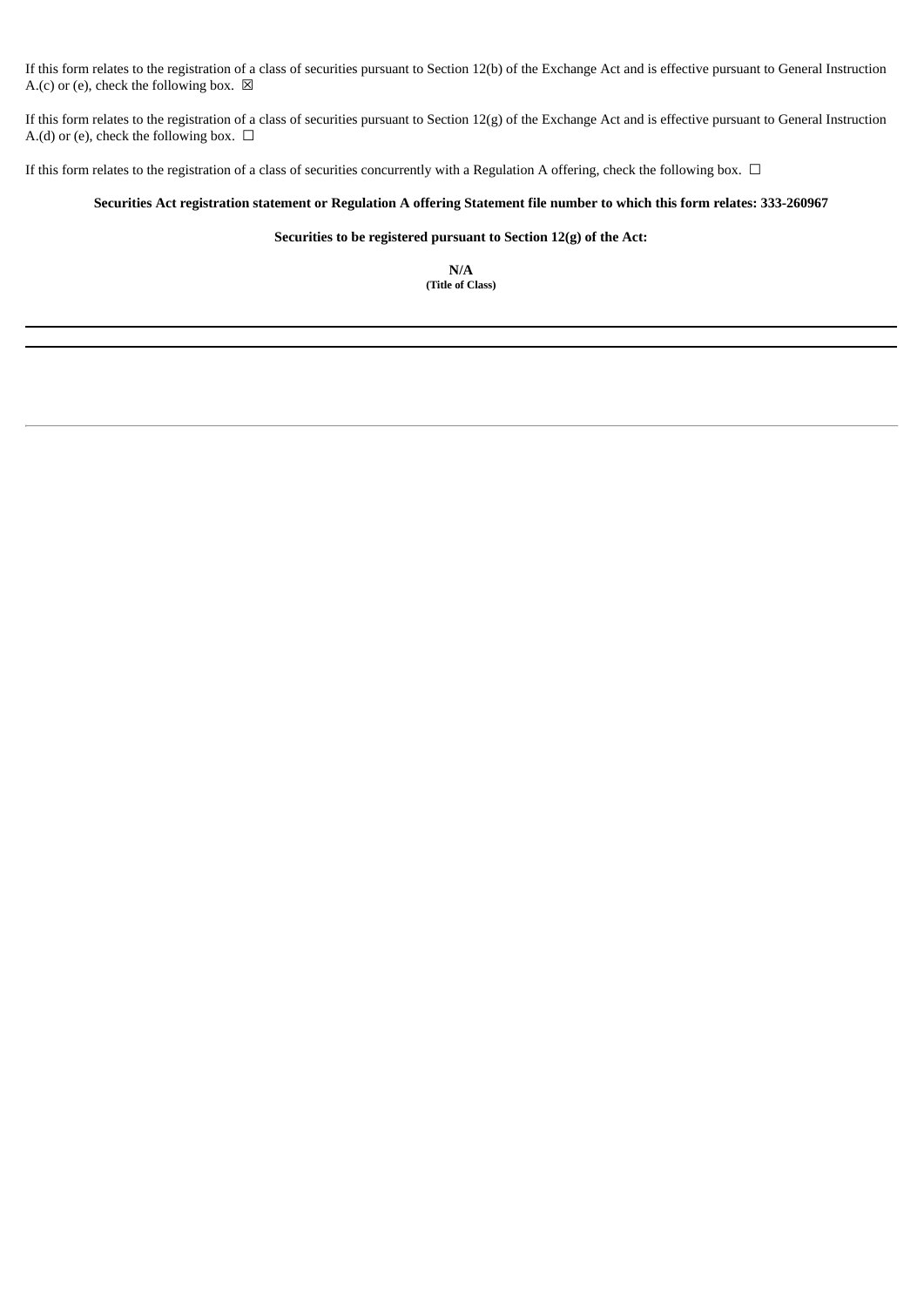#### **Item 1. Description of Registrant's Securities to be Registered.**

The securities to be registered hereby are units, Class A ordinary shares, par value \$0.0001 per share, and redeemable warrants to purchase Class A ordinary shares, of UTA Acquisition Corporation (the "Registrant"). The description of the units, Class A ordinary shares and warrants set forth under the heading "Description of Securities" in the Registrant's prospectus forming part of its Registration Statement on Form S-1 (File No. 333-260967), originally filed with the Securities and Exchange Commission on November 11, 2021, as thereafter amended and supplemented from time to time (the "Registration Statement"), to which this Form 8-A relates is incorporated by reference herein. Any form of prospectus or prospectus supplement to the Registration Statement that includes such descriptions and that are subsequently filed are hereby also incorporated by reference herein.

#### **Item 2. Exhibits.**

Pursuant to the Instructions as to Exhibits for Form 8-A, no exhibits are required to be filed, because no other securities of the Registrant are registered on the The Nasdaq Stock Market LLC, and the securities registered hereby are not being registered pursuant to Section 12(g) of the Securities Exchange Act of 1934, as amended.